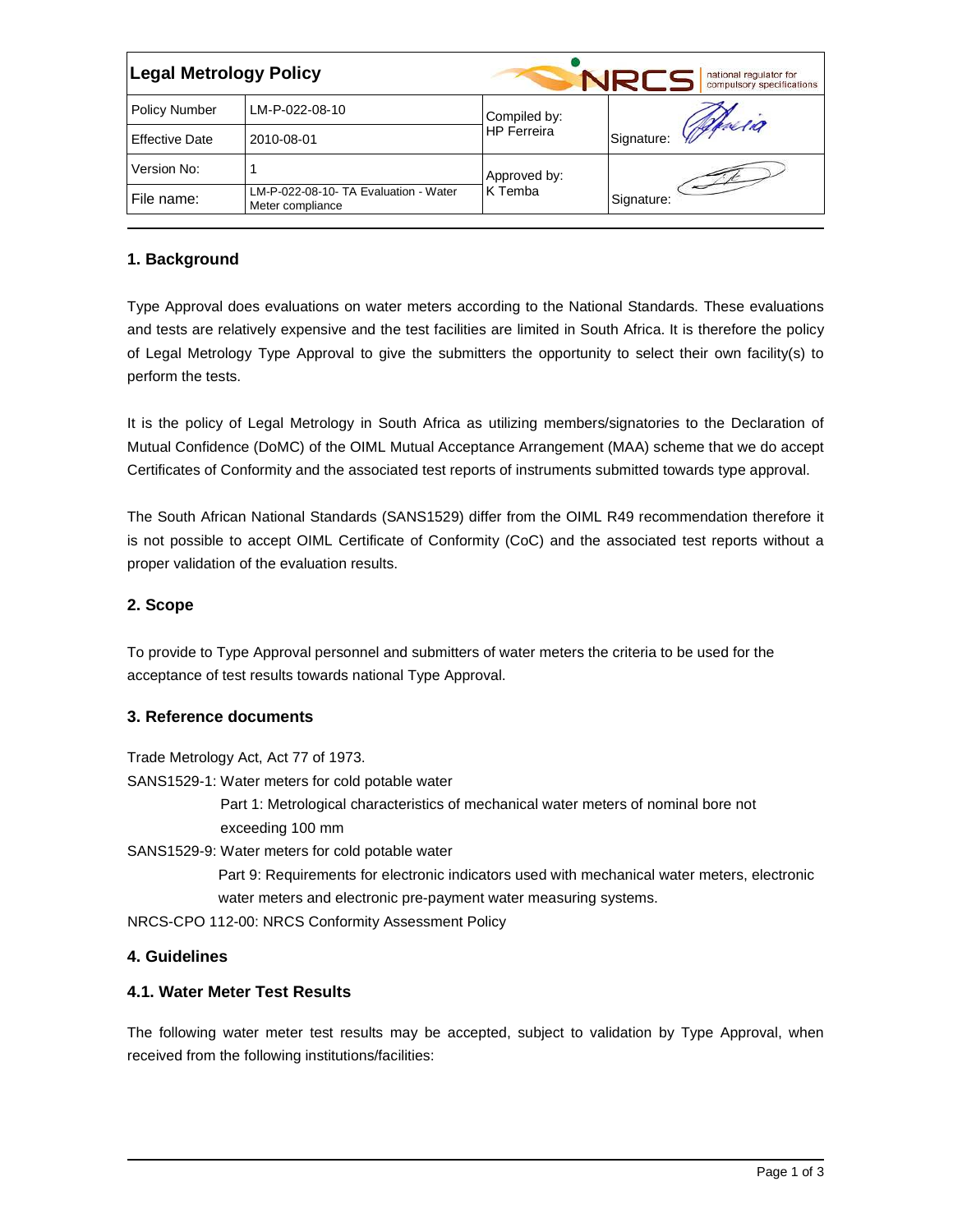| <b>Legal Metrology Policy</b> |                                                           |                    | national regulator for<br>compulsory specifications |
|-------------------------------|-----------------------------------------------------------|--------------------|-----------------------------------------------------|
| <b>Policy Number</b>          | LM-P-022-08-10                                            | Compiled by:       |                                                     |
| <b>Effective Date</b>         | 2010-08-01                                                | <b>HP Ferreira</b> | Signature: Which                                    |
| Version No:                   |                                                           | Approved by:       |                                                     |
| File name:                    | LM-P-022-08-10- TA Evaluation - Water<br>Meter compliance | K Temba            | Signature:                                          |

- a) Test results from laboratories within the borders of the SADC region which are accredited as a test laboratory in terms of SANS17025, and have included in their Schedule of Accreditation the applicable type approval tests as described in the South African national standards.
- b) Test results from any other water meter test laboratory which have the resources to successfully perform the tests and where physical evidence exists of the traceability of the equipment to the South African national standard(s). Proof of traceability is required.

Once the laboratory has been successfully reviewed by Type Approval, a Type Approval test officer shall be present to observe all the tests performed.

c) Test results from an OIML-R49-Certificate of Conformity (CoC) registered with the BIML and its associated test reports.

As a result of the differences in requirements between the South African national standards and the OIML R49 Recommendation, a description of the OIML R49 tests results which may be accepted and tests results which shall not be accepted are given in Table 1 and Table 2 when an OIML - CoC and associated test reports are presented towards type approval:

|                                                                                                                       | $\overline{2}$                  |
|-----------------------------------------------------------------------------------------------------------------------|---------------------------------|
| <b>Test Requirement</b>                                                                                               | <b>Test Results</b><br>accepted |
| Static pressure test (R 49-2 Section 6.2)                                                                             | <b>NO</b>                       |
| Determination of changeover flowrates for combination meters (R 49-2 Section 6.3.3)                                   | <b>NO</b>                       |
| Determination of the intrinsic errors (of indication) and the effects of meter orientation (R 49-2<br>Section 6.3.4). | <b>NO</b>                       |
| Water temperature test (R 49-2 Section 6.4)                                                                           | <b>NO</b>                       |
| Water pressure test (R 49-2 Section 6.5)                                                                              | <b>NO</b>                       |
| Flow reversal test (R 49-2 Section 6.6)                                                                               | <b>NO</b>                       |
| Pressure-loss test (R 49-2, Section 6.7)                                                                              | <b>NO</b>                       |
| Flow disturbance tests (R 49-2, Section 6.8 and Annex C)                                                              | <b>NO</b>                       |
| Endurance tests (R 49-2, Section 6.9)                                                                                 | <b>NO</b>                       |
| Static magnetic field test (R42-2 Section 6.10 & 7.12)                                                                | <b>NO</b>                       |

| Table 1 - Type Evaluation Tests (For All Water Meters) |  |  |
|--------------------------------------------------------|--|--|